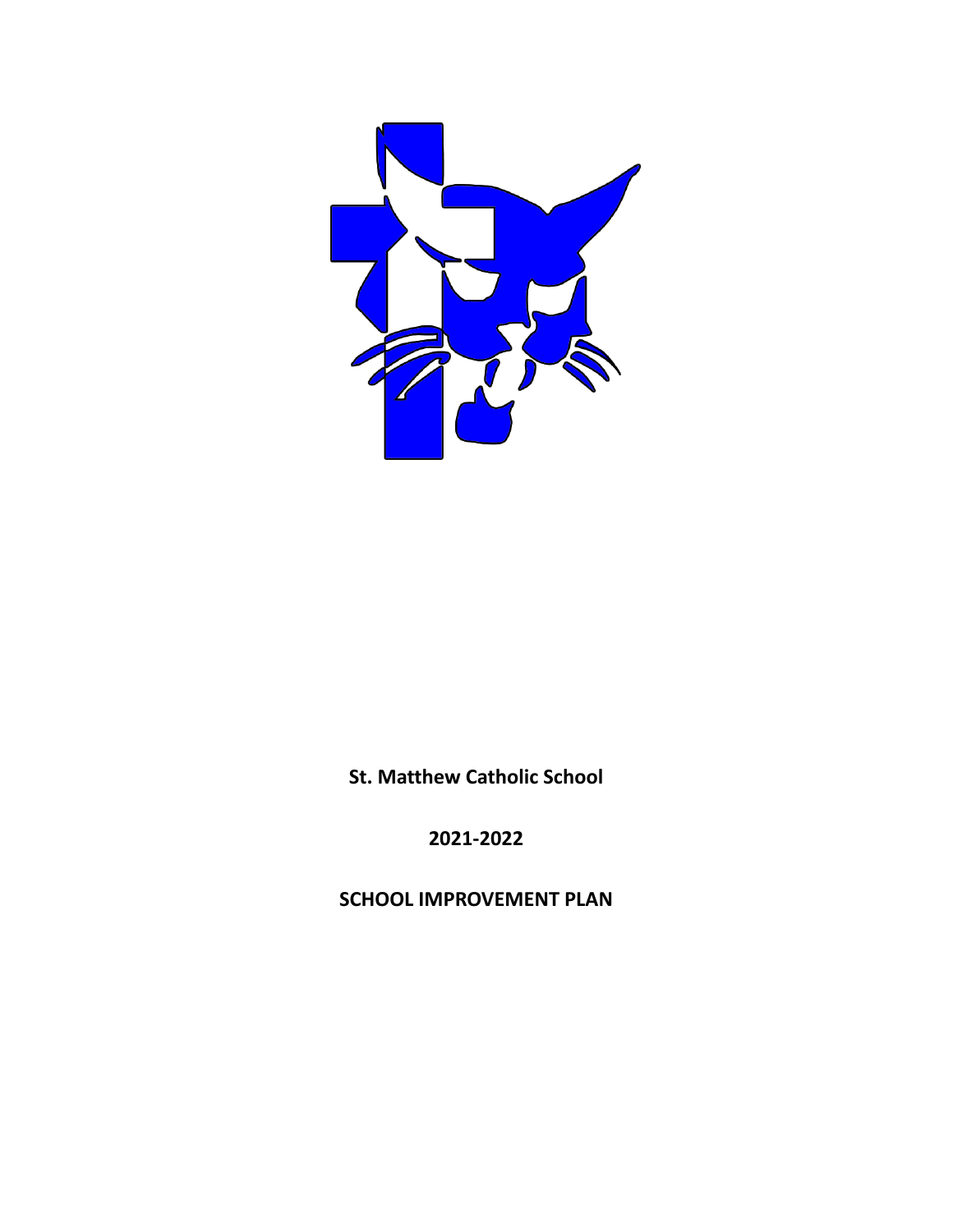# **Principles of Practice**

**We honour our children. We provide a safe and secure environment. We live and proudly proclaim our Catholic Christian faith. We provide quality education in a Catholic environment. We pray as an educational community. We practice servant-leadership. We focus on our mission through clarity of purpose. We value our staff.**

#### **Vision:**

St. Matthew Catholic School is a Christ-centered learning environment within the framework of Christian love and justice.

# **Mission:**

St. Matthew School's mission is to provide students with quality learning experiences in a Christ-centered environment. Working in partnership with parents and the church, we inspire students to reach their spiritual, academic, and athletic potential by fostering a desire to become lifelong learners and followers of Jesus Christ.

# **School Profile:**

St. Matthew Catholic School is a pre-kindergarten to grade 8 Catholic school with an enrollment of 540 students and a staff of 45. St. Matthew School has a unique working relationship with the parish, also known as St. Matthew Parish. The parish priest visits the school and is increasingly becoming actively involved in all of the school's liturgical matters. The Catholic religion is at the core of our school life, evidenced by daily prayer, school-wide masses, adoration, religion classes, faith retreats for all of our students, and faith permeation within all Alberta curricular subjects. The faith of our Catholic community is lived out in our service projects. St. Matthew Catholic School offers a complete program of academic studies as well as a variety of exploratory courses for our grade 6 to 8 students which aligns with the Career and Technology Foundations Curriculum. We also have an outstanding physical education and music/band program. There is a record of academic excellence over time and our performance on standardized testing exceeds provincial standards on all measures. There are also extensive extra-curricular programs, including opportunities to participate in the parish's faith life, intramurals, student council, a student-volunteer canteen program, and a dynamic sports program. St. Matthew Catholic School makes it a priority to meet the needs of all students entrusted to our care with our inclusive model of instruction. In all classes we have LIFT teachers providing support as well as targeted and timely support in most of our classes for our more vulnerable learners. We also provide additional support in programming such as Levelled Literacy Instruction, Response to Intervention, and the use of

1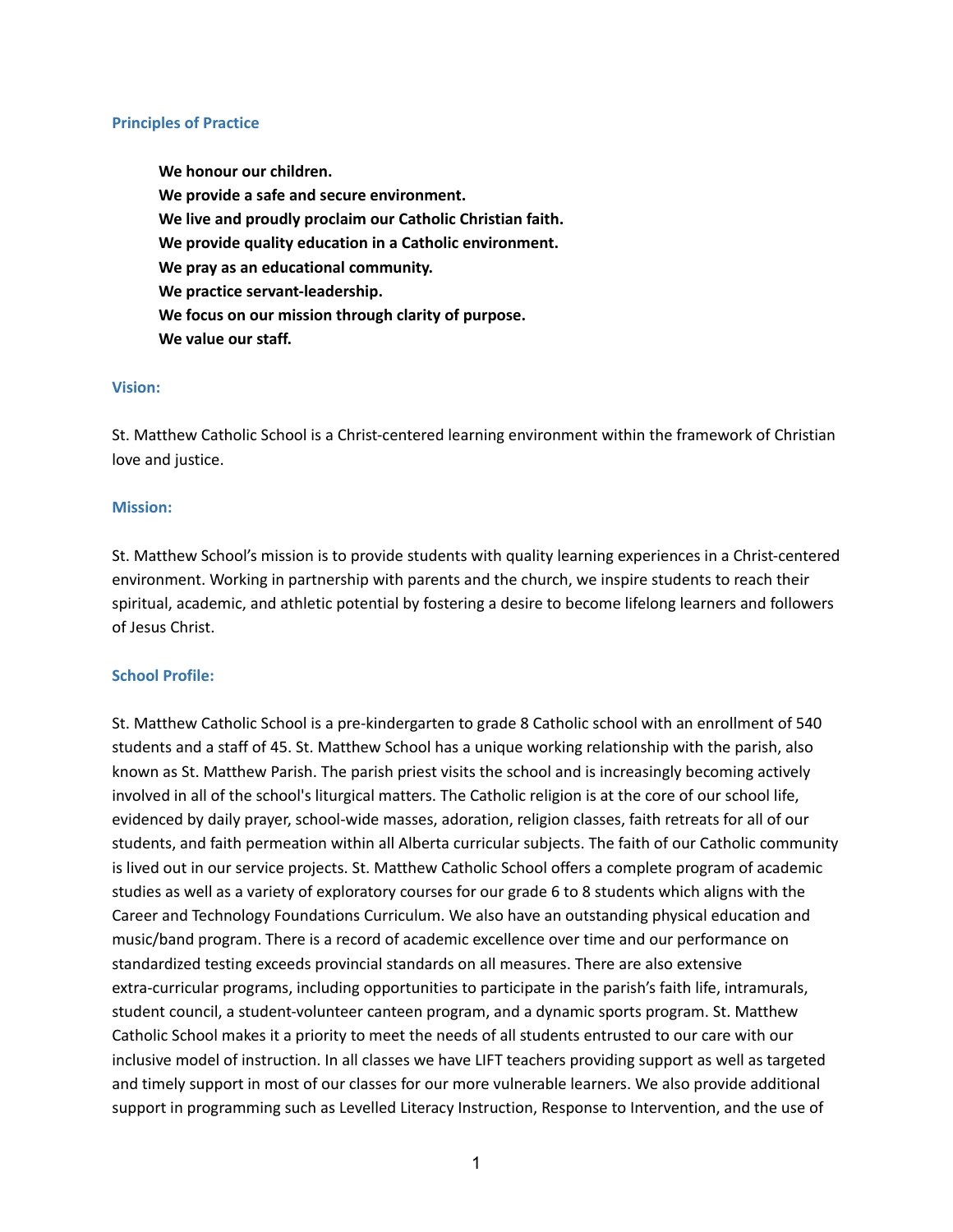strategically planned instruction in our classrooms. As well, we make use of our Faith Lead teacher to provide support in faith permeation to all teachers and students. Our counselling team including FSEC support and address the other various needs of families and students by providing programming, classroom presentations and mental health initiatives where needed. Our school motto for the year that will guide us in everything we do is "Be Strong Be Brave Be Fearless! We are never alone!"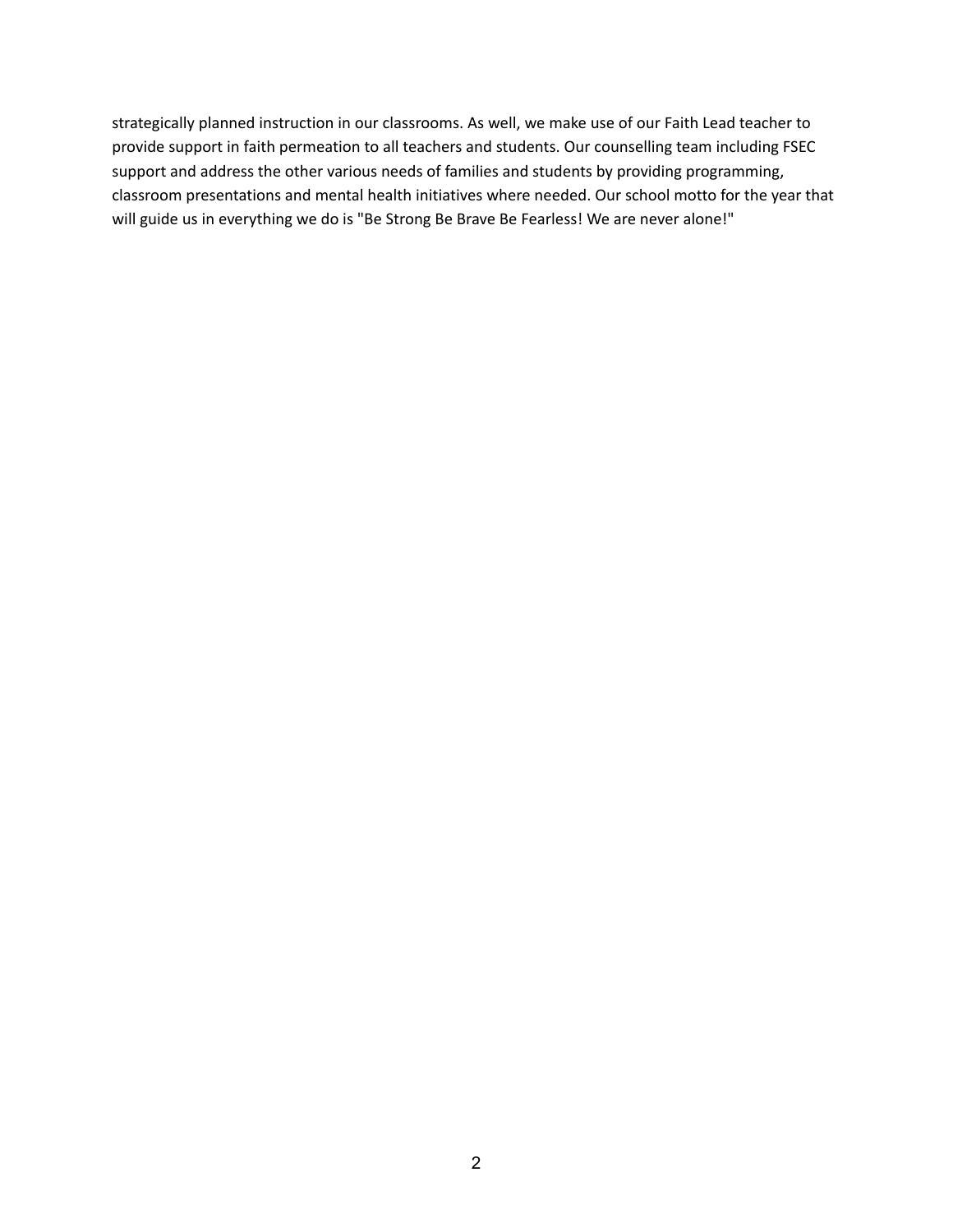# **Assurance Framework Report Card**

| Alberta Ed Measures                                                   | Current<br><b>Result</b> | Prev<br>Year<br><b>Result</b> | Prev <sub>3</sub><br>Year<br>Average | Current<br><b>Result</b><br>(Alberta) | Prev<br>Year<br>Result<br>(Alberta) | Prev <sub>3</sub><br>Year<br>Average<br>(Alberta) |
|-----------------------------------------------------------------------|--------------------------|-------------------------------|--------------------------------------|---------------------------------------|-------------------------------------|---------------------------------------------------|
| <b>Student Learning Engagement</b>                                    | 85.4                     | n/a                           | n/a                                  | 85.6                                  | n/a                                 | n/a                                               |
| Citizenship                                                           | 87.8                     | 91.4                          | 90.4                                 | 83.2                                  | 83.3                                | 83                                                |
| 3-year High School Completion                                         | n/a                      | n/a                           | n/a                                  | 83.4                                  | 80.3                                | 79.6                                              |
| 5-year High School Completion                                         | n/a                      | n/a                           | n/a                                  | 86.2                                  | 85.3                                | 84.8                                              |
| PAT: Acceptable                                                       | n/a                      | n/a                           | 84.1                                 | n/a                                   | n/a                                 | 73.7                                              |
| PAT: Excellence                                                       | n/a                      | n/a                           | 16.7                                 | n/a                                   | n/a                                 | 20.3                                              |
| Diploma: Acceptable                                                   | n/a                      | n/a                           | n/a                                  | n/a                                   | n/a                                 | 83.6                                              |
| Diploma: Excellence                                                   | n/a                      | n/a                           | n/a                                  | n/a                                   | n/a                                 | 24.1                                              |
| <b>Education Quality</b>                                              | 93.6                     | 95.3                          | 94.1                                 | 89.6                                  | 90.3                                | 90.2                                              |
| Welcoming, Caring, Respectful and Safe Learning Environments (WCRSLE) | 93                       | n/a                           | n/a                                  | 87.8                                  | n/a                                 | n/a                                               |
| Access to Supports and Services                                       | 89.1                     | n/a                           | n/a                                  | 82.6                                  | n/a                                 | n/a                                               |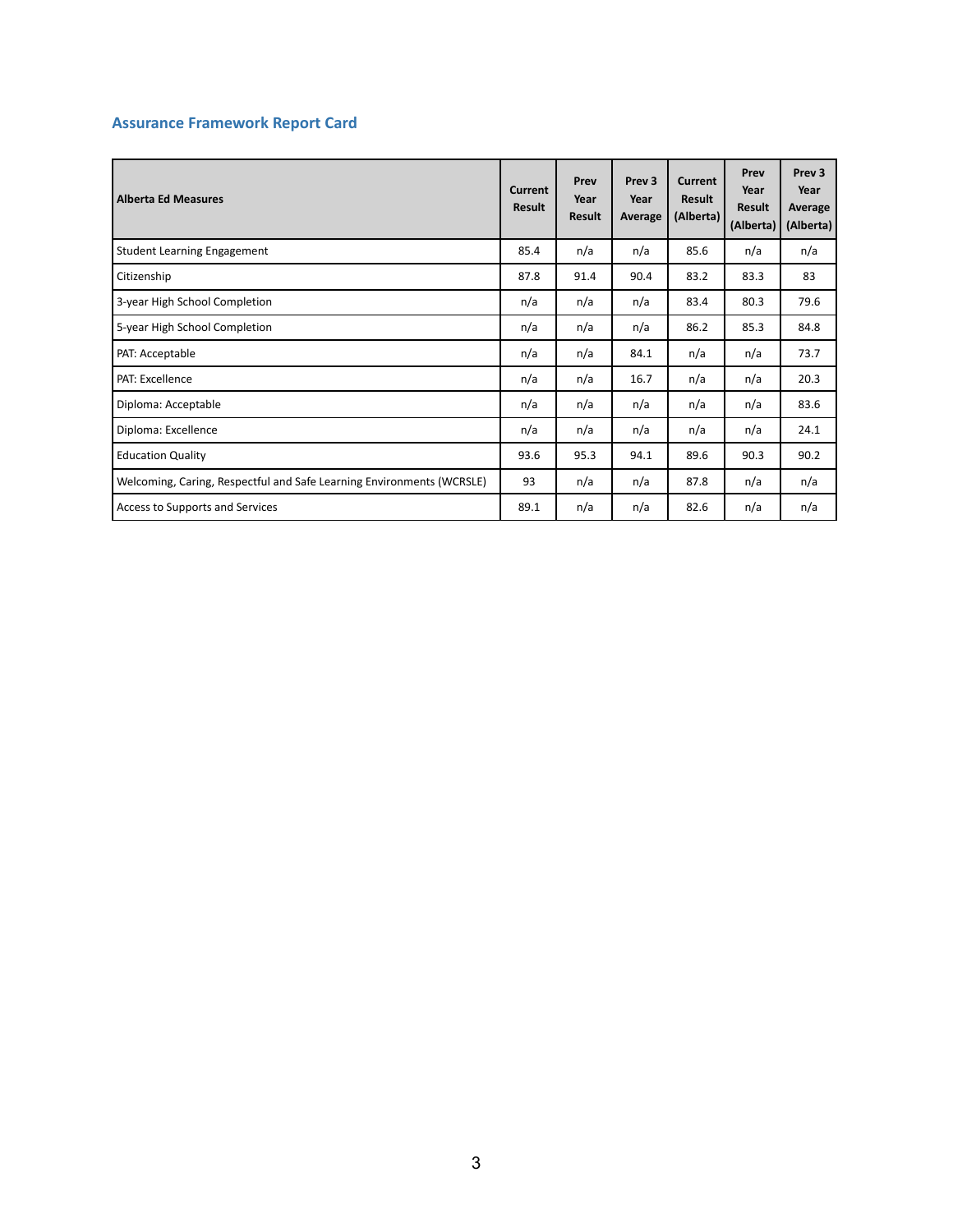**Nourished by grace and a personal relationship with Jesus Christ, we joyfully embrace, live, and teach the Gospel spirit.**

| Nourished by grace and a personal relationship with Jesus Christ, we<br>joyfully embrace, live, and teach the Gospel spirit. | 2020/21 | 2019/20 | 2018/19 | 3 Year Average |
|------------------------------------------------------------------------------------------------------------------------------|---------|---------|---------|----------------|
| I learn about the Catholic Faith at my school.                                                                               | 98.06%  | 99.13%  | 100.00% | 99.06%         |
| Prayer helps me feel closer to God.                                                                                          | 94.43%  | 92.56%  | 99.42%  | 95.47%         |
| I believe that God created me.                                                                                               | 93.61%  | 92.06%  | 97.57%  | 94.42%         |
| I believe that the Catholic Faith teaches me a good way to live.                                                             | 96.09%  | 97.02%  | 99.71%  | 97.61%         |
| I learn about God in all my classes.                                                                                         | 89.48%  | 89.34%  | 94.13%  | 90.98%         |
| (Grade 4) My teachers show me what it is like to be friends with Jesus.                                                      | 94.53%  | 99.48%  | 97.77%  | 97.26%         |
| (Grade 7&10) My teachers show me what it is like to develop a relationship<br>with Jesus.                                    | 88.57%  | 87.76%  | 100.00% | 92.11%         |
| We learn that everyone is important and belongs.                                                                             | 98.09%  |         |         | 98.09%         |
| We learn when we need to apologize and forgive.                                                                              | 97.77%  |         |         | 97.77%         |
| Our school encourages students to be fair and treat others as we would<br>want to be treated. (Grade 4 students)             | 100.00% |         |         | 100.00%        |
| Our school encourages students to treat others with dignity. (Grade 7 & 10)<br>students)                                     | 91.89%  |         |         | 91.89%         |

# **AERR Comments**

Our results in all areas indicate that as a school community we are experiencing increased satisfaction in faith development. We have demonstrated that St. Matthew School is an inclusive and welcoming school with increased satisfaction in our teaching of the Catholic faith and providing students with opportunities to deepen their relationship with God. Although our satisfaction remains high we still need continued focus on permeation within our classes. Results from 2020/21 indicate that 98% of staff and students learn about the Catholic faith in our school and we have 96% believe that teachers explain how our faith teaches us a good way to live. We will continue to focus on staff improvement on modelling what it is like to develop a relationship with Jesus.

# **Comment on School Goals**

We as a school community have chosen to focus on Catholic characteristic of Community. Due to the increased safety protocols in place to ensure our safe re-entry to schools this year, the parents, students, and staff have expressed many fears and concerns. We have recognized the need to reassure our school community with many of the changes within our school. By choosing Community as a focus we are able to address these fears and concerns by ensuring everyone feels safe and welcome to our school and our community. We are able to provide many faith opportunities for our school within the safety regulations of AHS which highlight our Catholic traditions and importance of Community.

# **Division Goals**

Enrich our division Catholicity by focusing on the two chosen characteristics of Catholic identity. (2021-2022: Community and Tradition)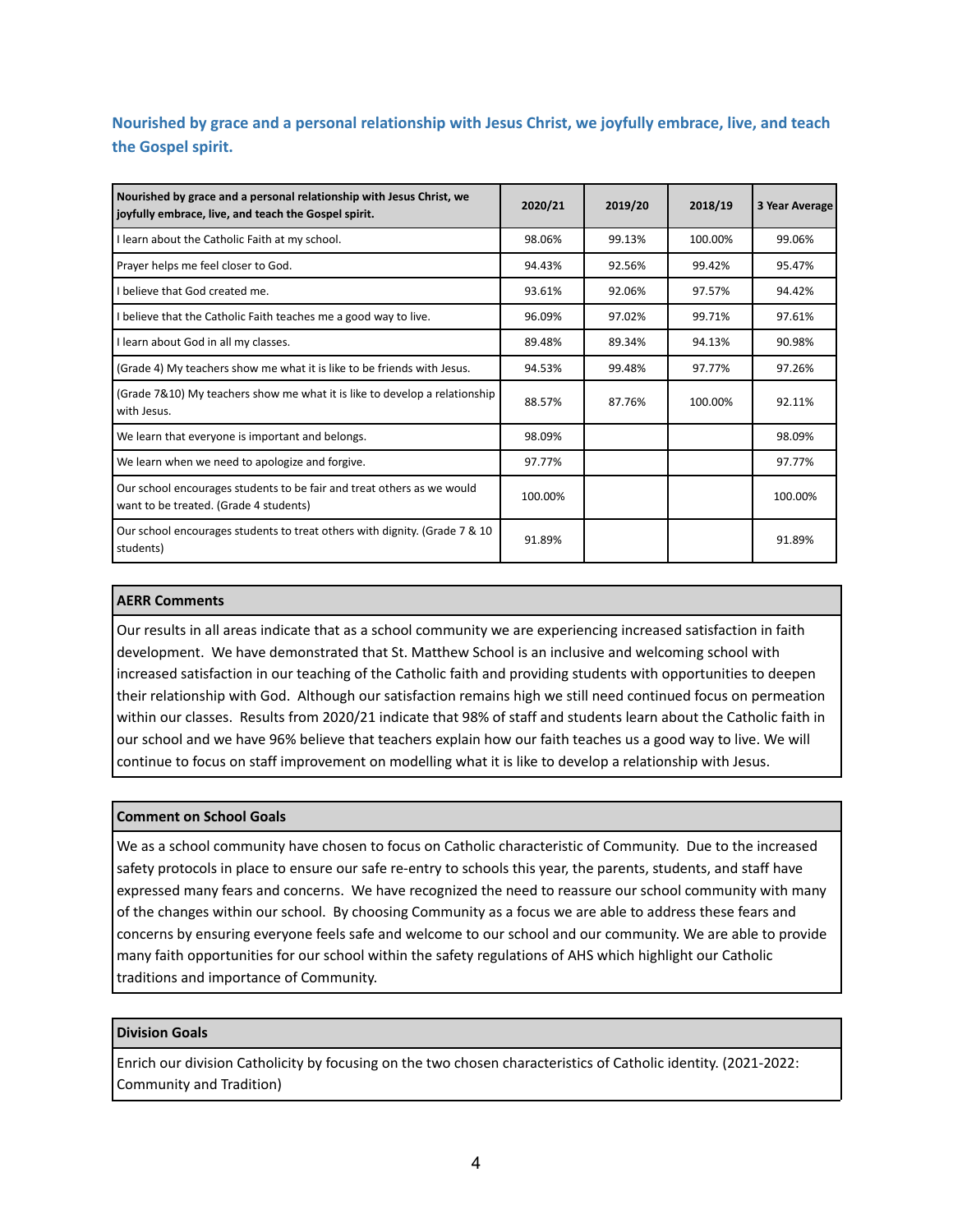**School Goals**

Our staff will deepen our understanding by focussing on the Catholic tradition of Community.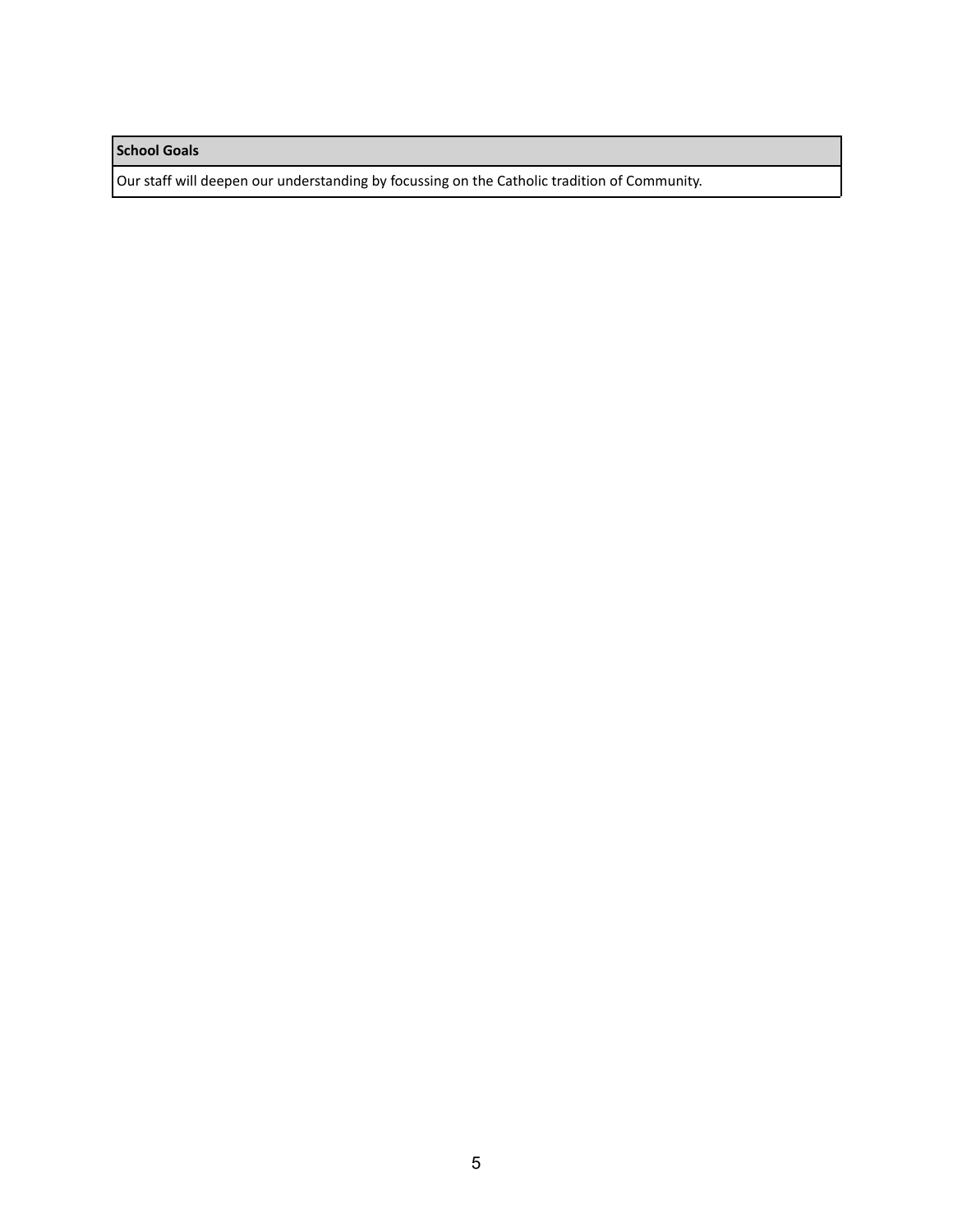# **Alberta's students are successful.**

| <b>Alberta Ed Measures</b>                 | Current<br><b>Result</b> | Prev<br>Year<br>Result | Prev <sub>3</sub><br>Year<br>Average | Current<br><b>Result</b><br>(Alberta) | Prev<br>Year<br><b>Result</b><br>(Alberta) | Prev <sub>3</sub><br>Year<br>Average<br>(Alberta) |
|--------------------------------------------|--------------------------|------------------------|--------------------------------------|---------------------------------------|--------------------------------------------|---------------------------------------------------|
| PAT: Acceptable                            | n/a                      | n/a                    | 84.1                                 | n/a                                   | n/a                                        | 73.7                                              |
| PAT: Excellence                            | n/a                      | n/a                    | 16.7                                 | n/a                                   | n/a                                        | 20.3                                              |
| Diploma: Acceptable                        | n/a                      | n/a                    | n/a                                  | n/a                                   | n/a                                        | 83.6                                              |
| Diploma: Excellence                        | n/a                      | n/a                    | n/a                                  | n/a                                   | n/a                                        | 24.1                                              |
| Citizenship                                | 87.8                     | 91.4                   | 90.4                                 | 83.2                                  | 83.3                                       | 83                                                |
| 3-year High School Completion              | n/a                      | n/a                    | n/a                                  | 83.4                                  | 80.3                                       | 79.6                                              |
| Diploma Exam Participation Rate (4+ Exams) | n/a                      | n/a                    | n/a                                  | n/a                                   | 56.6                                       | 56.4                                              |
| Rutherford Scholarship Eligibility Rate    | n/a                      | n/a                    | n/a                                  | 68                                    | 66.6                                       | 64.9                                              |
| Transition Rate (6 yr)                     | n/a                      | n/a                    | n/a                                  | 60                                    | 60.3                                       | 59.5                                              |

# **AERR Comments**

Our focus for the upcoming school year will be to address our student learning gaps. Differentiated instruction, and assessment within our classrooms is a way to improve our individual student results, specifically in the area of PAT excellence. Due to the nature of being in our second year of teaching during a pandemic, we feel it is important to know and understand our learners so we will continue the work we started in the 20/21 school year. We maintained excellence in the area of Citizenship and therefore will continue our rich practices in this area.

#### **Comment on School Goals**

Due to the nature of the last two school years, we will focus on staff knowing their learners and discovering where they are at in their learning. The staff will also understand and respond to the learners, to ensure instruction can address any learning gaps for our students. Using student learning profiles, differentiated instruction and specific assessment practices we will focus on our student learning and address any learning gaps with in the students. Our school will continue to focus on knowing our learners and delivering our curriculum to our students with improved instruction and specific assessment practices.

#### **Division Goals**

Create an inclusive environment designed to achieve students' fullest potential through knowing, understanding and responding to all learners

#### **School Goals**

Teachers to create an inclusive environment to know understand and respond to all learners in the school to address the identified learning gaps.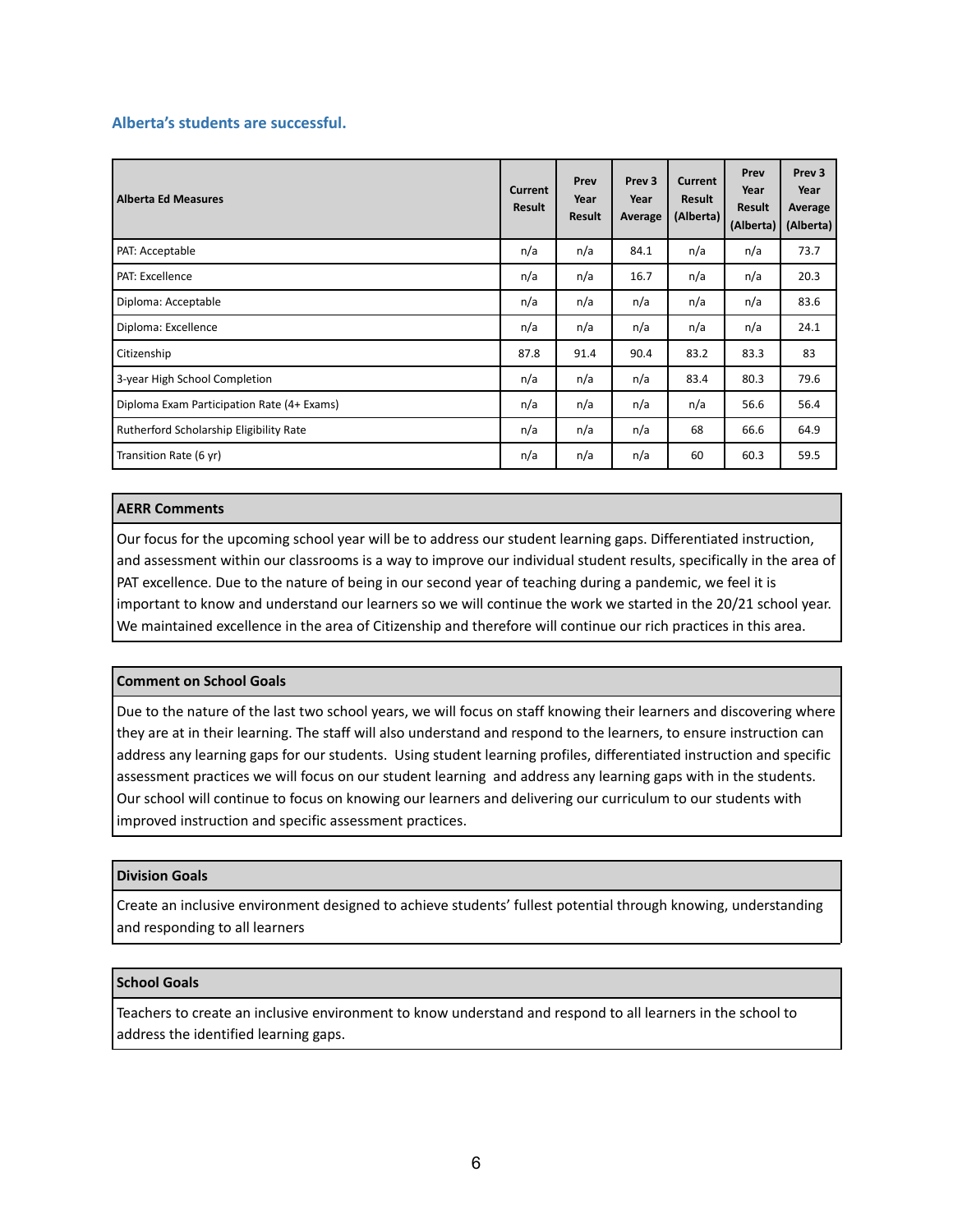| First Nations, Métis, and Inuit students in Alberta are successful. |  |  |  |  |  |  |  |  |
|---------------------------------------------------------------------|--|--|--|--|--|--|--|--|
|---------------------------------------------------------------------|--|--|--|--|--|--|--|--|

| <b>Alberta Ed Measures for Indigenous Students</b> | Current<br><b>Result</b> | Prev<br>Year<br><b>Result</b> | Prev <sub>3</sub><br>Year<br>Average | Current<br><b>Result</b><br>(Alberta) | Prev<br>Year<br>Result<br>(Alberta) | Prev <sub>3</sub><br>Year<br>Average<br>(Alberta) |
|----------------------------------------------------|--------------------------|-------------------------------|--------------------------------------|---------------------------------------|-------------------------------------|---------------------------------------------------|
| PAT: Acceptable                                    | n/a                      | n/a                           | n/a                                  | n/a                                   | n/a                                 | 11.2                                              |
| <b>PAT: Excellence</b>                             | n/a                      | n/a                           | n/a                                  | n/a                                   | n/a                                 | n/a                                               |
| Diploma: Acceptable                                | n/a                      | n/a                           | n/a                                  | n/a                                   | n/a                                 | n/a                                               |
| Diploma: Excellence                                | n/a                      | n/a                           | n/a                                  | n/a                                   | n/a                                 | n/a                                               |
| 3-year High School Completion                      | n/a                      | n/a                           | n/a                                  | n/a                                   | n/a                                 | 7                                                 |
| Drop Out Rate                                      | n/a                      | n/a                           | n/a                                  | 5                                     | 5.5                                 | 5.2                                               |
| Diploma Exam Participation Rate (4+ Exams)         | n/a                      | n/a                           | n/a                                  | n/a                                   | 24.4                                | 24.6                                              |
| Rutherford Scholarship Eligibility Rate            | n/a                      | n/a                           | n/a                                  | 39.5                                  | 39.1                                | 37.4                                              |
| Transition Rate (6 yr)                             | n/a                      | n/a                           | n/a                                  | 35.7                                  | 35                                  | 34.1                                              |

# **AERR Comments**

These results were taken from a small sample and these small samples create inconsistencies for trend data. Based on the historically low numbers for our school in these performance measures, we feel we get a better understanding of our students by looking at our overall results. In comparison to our results, our First Nations, Métis and Inuit students are scoring lower and therefore our focus is on individual students' needs. By developing a deeper understanding of culture, our staff and students will be able to better support our students and develop and build relationships. The focus on restorative practices for our staff and students is to support an improved community connection with our indigenous students.

#### **Comment on School Goals**

We would like to improve our students' achievement. Our staff will focus on knowing and understanding their learners to ensure instruction will address the students learning needs. As the Teaching Quality Standard indicates, we intend to support student achievement by engaging in collaborative, whole school approaches to capacity building in First Nations, Métis, and Inuit education. All staff will take the trauma informed care training to ensure we are supporting all learners.

# **Division Goals**

In collaboration with our Indigenous communities, build upon foundational knowledge of First Nations, Metis, and Inuit teachings to benefit all students and build the capacity of staff.

# **School Goals**

Staff will develop a deeper understanding of our rich Indigenous culture.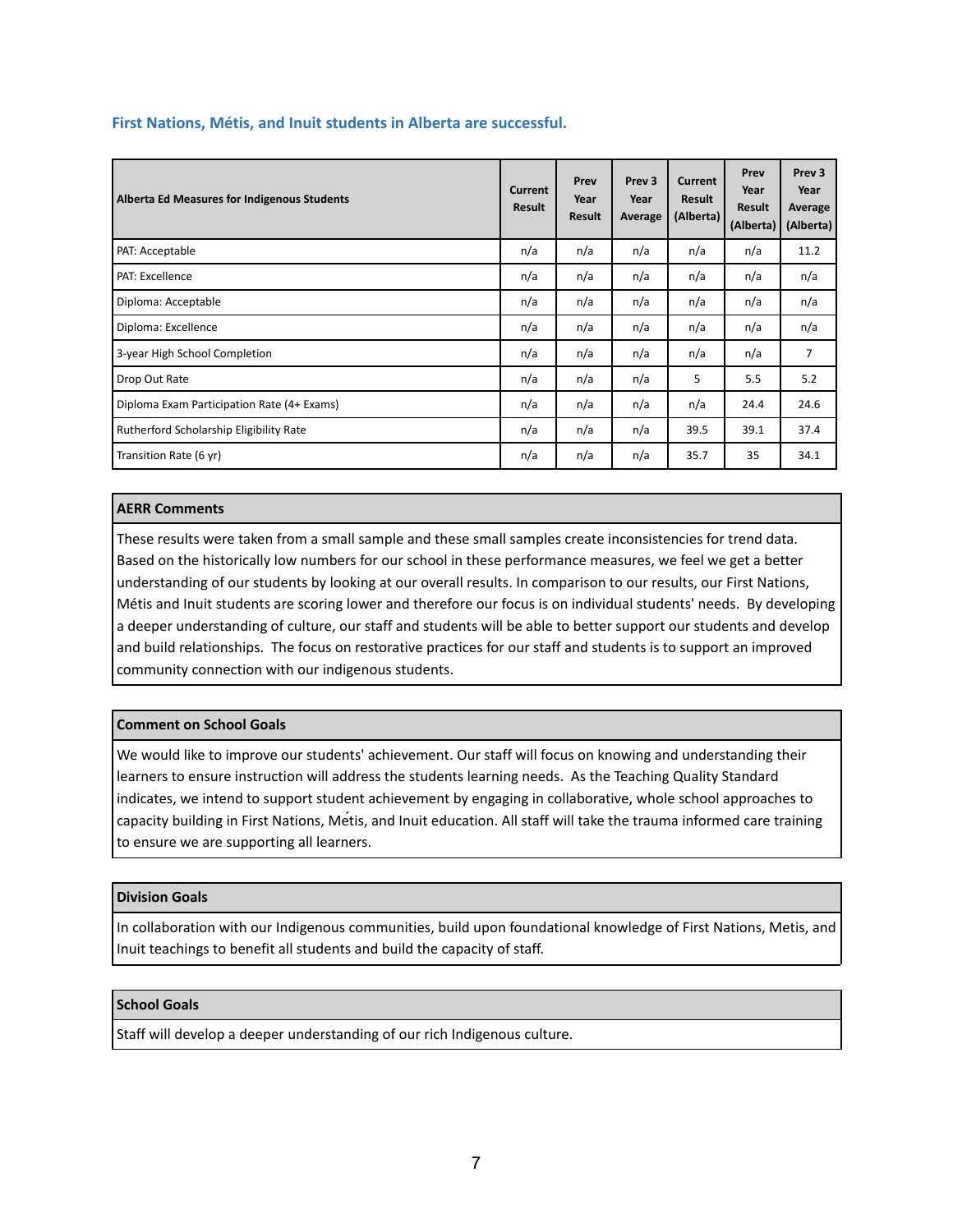# **Alberta has excellent teachers, school leaders, and school authority leaders.**

| Alberta Ed Supplemental Measures | Current<br>Result | Prev<br>Year<br><b>Result</b> | Prev <sub>3</sub><br>Year<br>Average | Current<br><b>Result</b><br>(Alberta) | Prev<br>Year<br><b>Result</b> | Prev <sub>3</sub><br>Year<br>Average<br>(Alberta)   (Alberta) |
|----------------------------------|-------------------|-------------------------------|--------------------------------------|---------------------------------------|-------------------------------|---------------------------------------------------------------|
| Program of Studies               | 89.5              | 90                            | 90.3                                 | 81.9                                  | 82.4                          | 82.1                                                          |

#### **AERR Comments**

We continue to have a high percentage of parents and students satisfied with the implementation of the program of studies at St. Matthew. We will continue to provide a broad range of programming to meet the needs and interests of our student population and ensure this is analyzed each year. We will continue to create opportunities for our students, especially within the exploratory (CTF) realm, and expose students to a broad range of classes.

# **Comment on School Goals**

We are focusing on high impact teaching strategies as a means to improve opportunities for students to succeed and demonstrate their understanding of our essential learning outcomes. Although our results indicate we have maintained very high achievement in this area, our focus on this is designed to address any learning gaps experienced by students during our extended online learning period last year. Improved assessment, when used as a tool to direct future learning, often leads to increased understanding and performance of students. The teachers will deepen their understanding and implementation of professional practices to focus on student learning.

# **Division Goals**

Deepen the understanding and implementation of professional practice standards with a focus on optimum student learning.

Fostering a culture where diversity is celebrated, and cultural distinctiveness is honoured promoting intercultural understanding.

#### **School Goals**

Focus on the use of high impact strategies within classroom practice to improve student learning.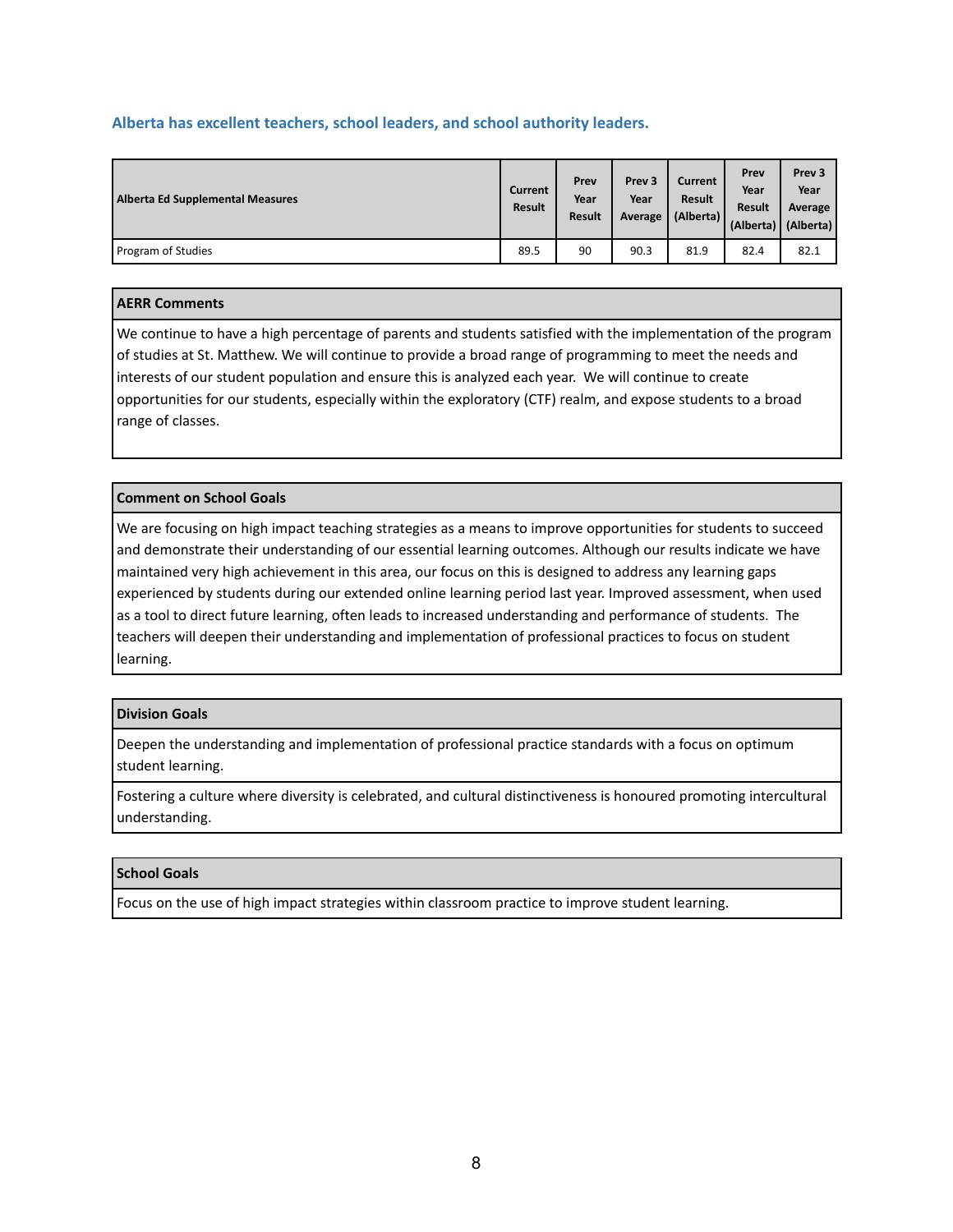# **Alberta's education system is well governed and managed.**

| Alberta Ed Measures                                                   | Current<br><b>Result</b> | Prev<br>Year<br><b>Result</b> | Prev <sub>3</sub><br>Year<br>Average | Current<br><b>Result</b><br>(Alberta) | Prev<br>Year<br><b>Result</b><br>(Alberta) | Prev <sub>3</sub><br>Year<br>Average<br>(Alberta) |
|-----------------------------------------------------------------------|--------------------------|-------------------------------|--------------------------------------|---------------------------------------|--------------------------------------------|---------------------------------------------------|
| <b>Education Quality</b>                                              | 93.6                     | 95.3                          | 94.1                                 | 89.6                                  | 90.3                                       | 90.2                                              |
| Welcoming, Caring, Respectful and Safe Learning Environments (WCRSLE) | 93                       | n/a                           | n/a                                  | 87.8                                  | n/a                                        | n/a                                               |
| <b>Work Preparation</b>                                               | 83.9                     | 84.8                          | 87.2                                 | 85.7                                  | 84.1                                       | 83.2                                              |

# **AERR Comments**

St. Matthew has again proved that we are a school that is safe and caring. Our results indicate we have 93% in this area but still have maintained a high satisfaction with this measure for our school. We feel that our personal connections with parents and students have supported this continuous growth.

This measure has been especially highlighted this year as our parents have been at a distance due to the Covid-19 safety guidelines and limited access to the building. Communication will be very important to ensure parents feel welcome and know what is going on in the school. This communication is to address many worries and stresses from the parent community due to COVID protocol and will be targeted in the area of mental health of our students and staff.

Our results indicate that we have improved in parental involvement and have a strong tradition of keeping our stakeholders informed and involved and our results indicate satisfaction in all areas due to our improved parental contact. We continue to focus on informing our parent community and building relationships. Our annual and traditional social justice projects have created a high level of satisfaction of stakeholder involvement and continued support from our parents, students, and staff. Although our results decreased slightly in the area of work preparation, this continues to be an area of focus this year.

# **Comment on School Goals**

We have chosen this as our focus this year because our parents and guests have limited access to the school. We will seek to create opportunities for the parents and community to be a part of our school events and celebrations. We will create opportunities for staff and parents to provide feedback for different decisions regarding school decisions. At the beginning of this year, we had a large number of parents who indicated worries and anxiety for the start up. We understand that our timely parental communication through letters and phone calls was important to our school community.

Our walkthroughs will be our vehicle to address both our staff and students' mental health. Returning after seven months to face-to-face learning, it is important that the staff and students feel supported. Our school year looks very different for staff and students navigating the changes due to the pandemic, therefore a focus for this school year will be supporting the mental wellness of both our students and staff at the school. The staff has created individual goals related to community and focus on student mental wellness for this school year.

# **Division Goals**

RDCRS provides enhanced education through communication, engagement and partnership.